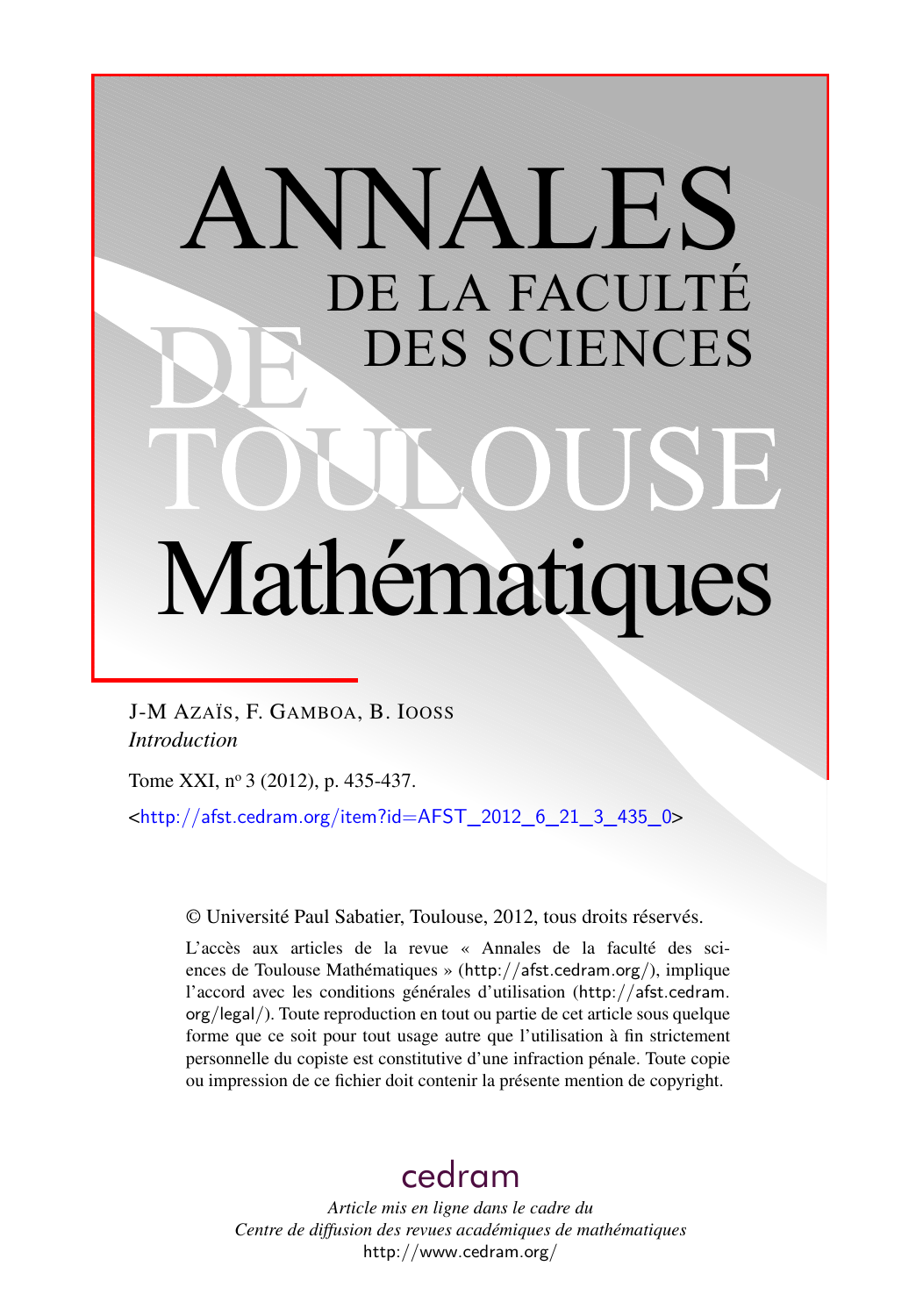### Introduction

J.-M. Azaïs<sup>(1)</sup>, F. GAMBOA<sup>(2)</sup> AND B. IOOSS<sup>(3)</sup>  $CNRS$  GDR MASCOT-NUM $(4)$ 

With the advent of computing technology and numerical methods, computer models are now widely used to make predictions on highly complex physical phenomena, to solve optimization problems or to perform sensitivity studies. For example, in aeronautics and automotive industries, expensive experimental tests (as crash tests) can be avoided using virtual numerical experiments. One great advantage of these virtual experiments is that the post-processing analysis gives the full consideration of the system behavior, which can provide many informations unavailable with real experiments. However, these results have to be considered with suspicion because of all the uncertainties arising in the computer model and its input data. Stochastic methods are then essential in order to understand and manage these uncertainties. The development of such methods has been an active research field for more than two decades, mostly in the statistical community. It has opened the ways for very active and challenging research in the fields of design of experiments, non and semi parametric models and Bayesian inference based on Gaussian processes. These statistical methods allow that more intensive explorations become possible, more hazardous configurations can be tested and, hopefully, better understanding and optimized responses can be achieved together with more accurate statements about risk and failures. At the same time, complex simulations require long computations (from several minutes to weeks for a single run), which set a limitation on

 $(1)$  Professor of Mathematics Institut de Mathématiques de Toulouse. http://www.math.univ-toulouse.fr/∼azais/

 $(2)$  Professor of Mathematics, Institut de Mathématiques de Toulouse. http://www.math.univ-toulouse.fr/∼gamboa/newwab/Pages Fabrice Gamboa/ Main Page.html

 $(3)$  Senior researcher at EDF R&D, Département de Management des Risques Industriels.

http://www.gdr-mascotnum.fr/doku.php?id=iooss1

<sup>(4)</sup> http://www.gdr-mascotnum.fr/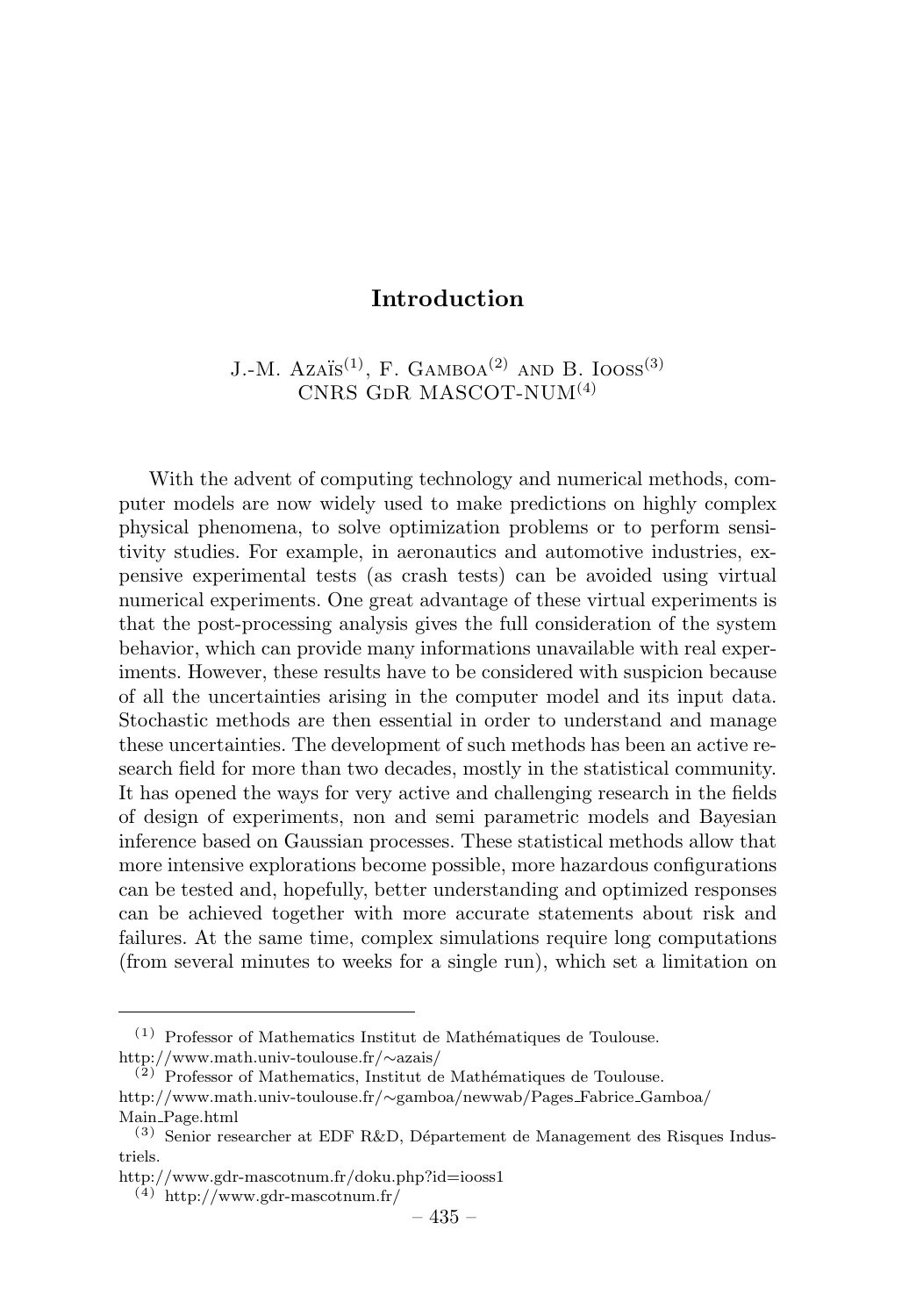#### Introduction

what can be learnt in reasonable time. The domain of design and analysis of computer experiments aims at defining what should be chosen for the inputs of a numerical model in order to achieve a prescribed objective. In particular, one may want to:

1. Forecast the behavior of a numerical model from the results of a small number of runs;

2. Optimize the response of a numerical model; that is, determine the values of inputs corresponding, for example, to the highest performance or smallest cost;

3. Estimate the variability of a response as a function of that of the inputs (also known as sensitivity analysis);

4. Estimate a probability of failure in presence of uncertainties when some inputs are randomized with a given probability measure.

In France, the CNRS research group MASCOT-NUM brings together scientific communities (statisticians, probabilist, numericians, research engineers, physicists, computer scientists,...), working on computer code experiments. In complement to the special issue of the Journal de la Société Française de Statistique [2], that was devoted to the presentation of applied studies in sensitivity analysis, the present special issue of the Annales de la Facult´e des Sciences de Toulouse contains more fundamental research works from the French community working on computer code experiments. The main mathematical tools are modern statistical learning techniques. They are used to build approximations of expensive computer codes from a few runs as data. Kernel-based (RKHS) methods are well tailored in this context as they lead to fast computable approximations. The issue contains three papers studying properties of covariance kernels:

1. B. Gauthier and X. Bay, Spectral approach for kernel-based interpolation.

2. N. Durrande, D. Ginsbourger and O. Roustant, Additive covariance kernels for high-dimensional Gaussian process modeling.

3. D. Ginsbourger, X. Bay, O. Roustant and L. Carraro, Argumentwise invariant kernels for the approximation of invariant functions.

The first paper studies the performance of additive kernels for the approximation of functions in high dimension. The second one sheds light on spectral representations of interpolation operators involved in kernel methods. The last one uses the a priori invariance properties of the unknown complicated function (as symmetry), to improve interpolation performances. The two following papers are: